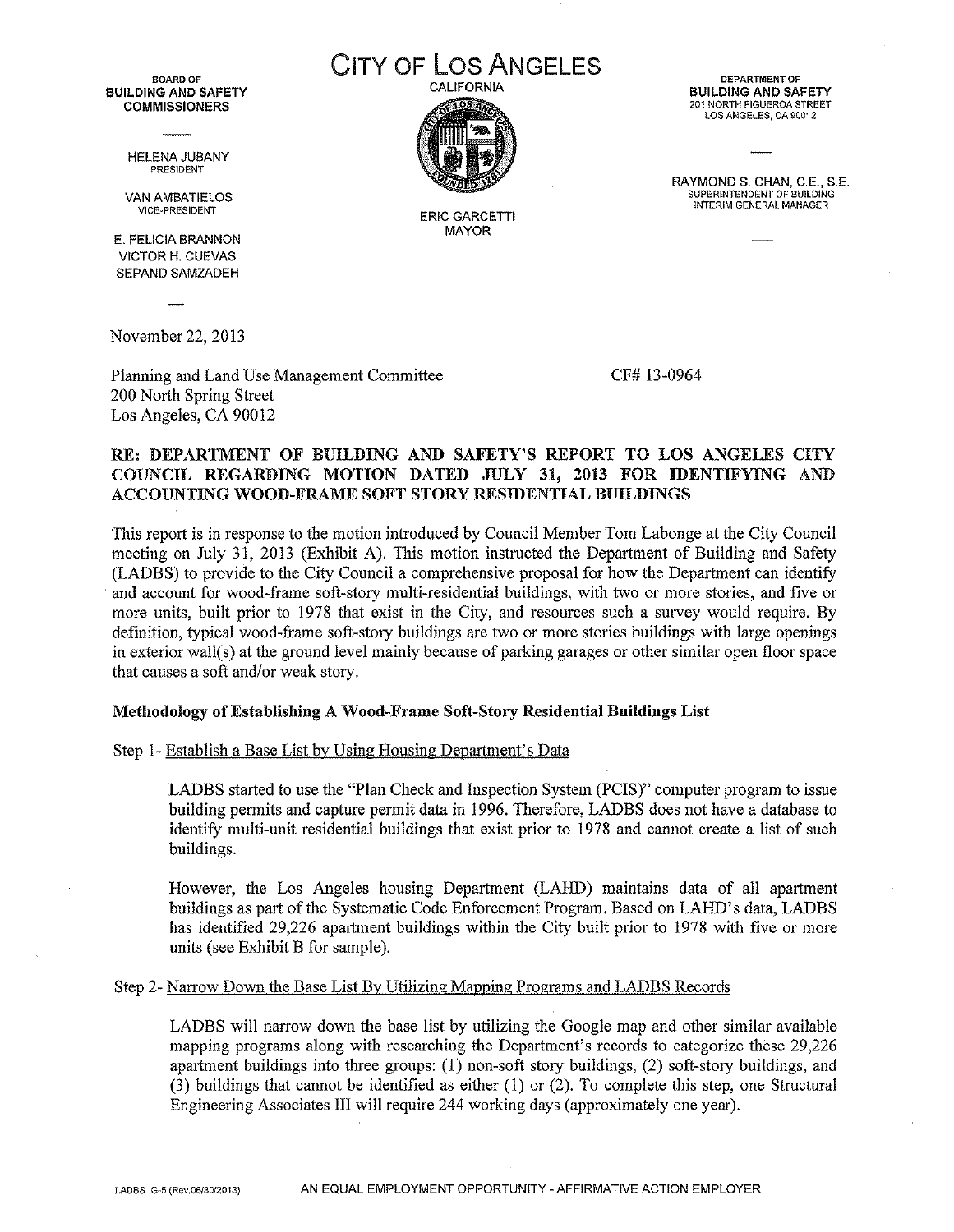Based on our guesstimation, 40% of the buildings are non-soft story which are not under the scope of this motion (Group I). Twenty percent (20%) of the buildings can be identified as softstory (Group 2), and the remaining 40% of the buildings cannot be identified by this method (Group 3).

| Group | <b>Type of Apartment Building Groups</b>            | Approximate<br>% of Buildings | Number of<br><b>Buildings</b> |
|-------|-----------------------------------------------------|-------------------------------|-------------------------------|
|       | Non-soft-story buildings                            | 40%                           | 11,690                        |
|       | Soft-story buildings                                | 20%                           | 5.846                         |
|       | Buildings that cannot be identified in Group 1 or 2 | 40%                           | 11.690                        |

The Group 3 buildings (11,690) will need further field inspection by inspectors to determine whether buildings are soft-story buildings or not.

#### Step 3- Finalize the List by Performing Site Inspections

LADBS estimates that one inspector will be able to inspect 30 buildings in one day. If two inspectors are assigned for the site inspection, it will take approximately 195 working days (approximately one year) to complete the inspection. An additional few weeks will be needed by the inspectors to prepare the final soft-story apartment buildings list.

In order to create consistency among inspectors during the surveys of buildings, LADBS has created an inspection survey checklist (Exhibit C) to be used by the inspectors who will inspect these remaining buildings.

#### Cost

A Structural Engineering Associate III and two Building Inspectors salaries are shown in the following table. Based on one year of salary for the Structural Engineering Associate III and two Building Inspectors, the total required funding will be as follows:

| Classification                                | No. of<br>positions | Annual<br>Salary | <b>Annual Salary Plus</b><br>Fringe Benefits (45.9%) |
|-----------------------------------------------|---------------------|------------------|------------------------------------------------------|
| Structural Engineering Associate III (7957-3) |                     | \$105,699        | \$154,215                                            |
| Building Inspector (4211)                     |                     | \$90,788         | \$264,919                                            |
| Total                                         |                     |                  | \$419,134                                            |

The estimated timeline of steps 2 and 3 can be shortened by increasing the number of positions to perform respective tasks accordingly. For questions regarding this report, please contact Ken Gill, Assistant Engineering Bureau Chief, at (213) 482-0440.

Sincerely,

*?;~~~?L/ .. ' (:./ /: PI*

IFA KASHEFKPh. D., S.E. Engineering Bureau Chief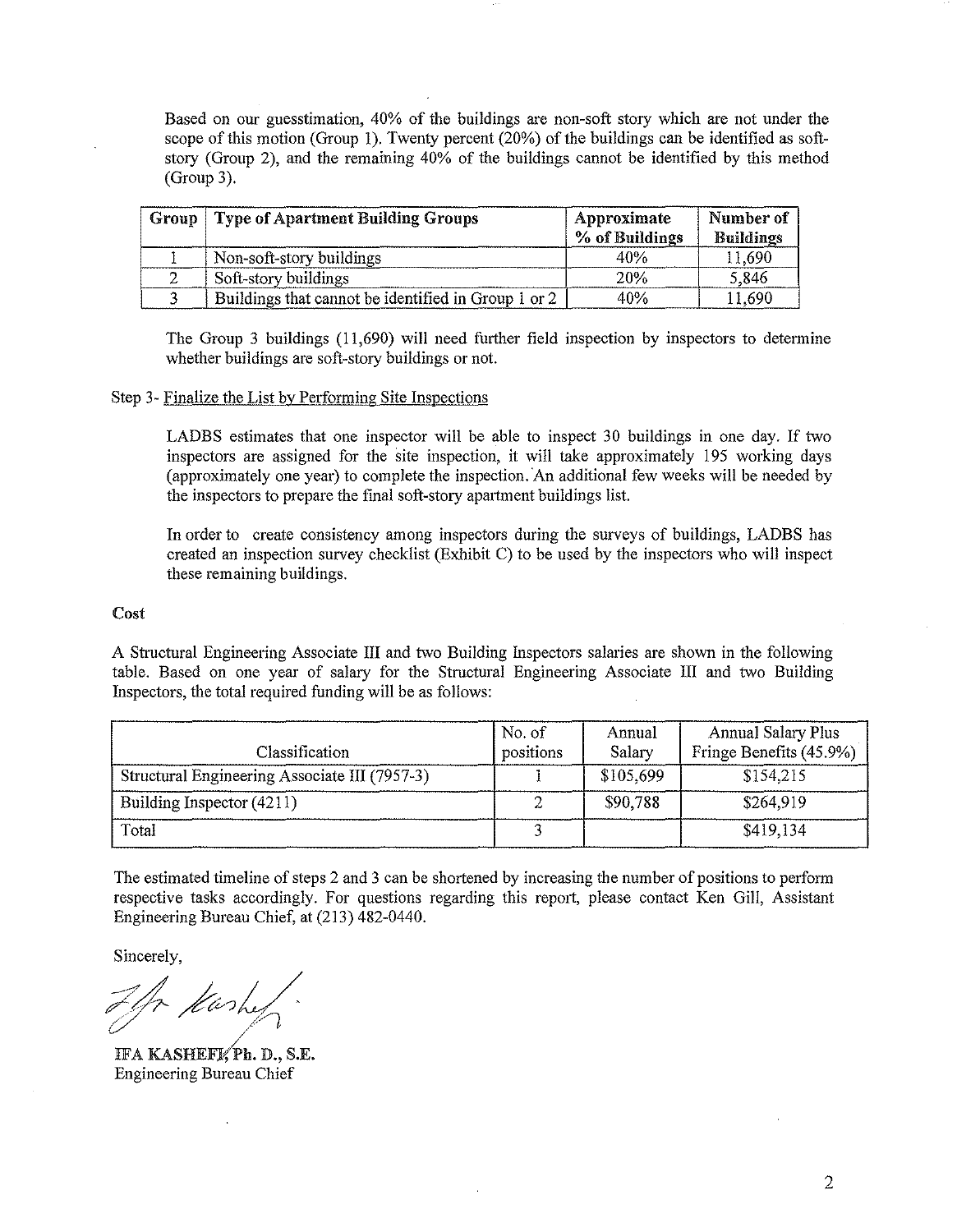13-0964

### **MOTION**

According to FEMA, recent earthquakes have proven the vulnerability of wood-frame residential buildings with weak first stories, commonly known as soft-story buildings. Soft-story buildings built before 1978 are particularly at risk during an earthquake because their ground floors generally have perimeter Walls that lack adequate strength. Hence, during an earthquake, lateral forces become concentrated within that story, instead of being distributed efficiently over the height of the structure. Consequently, the building is liable to "pancake" and collapse.

Approximately 200 soft-story buildings, containing thousands of residential units, were severely damaged or destroyed during the 1994 Northridge earthquake. The Northridge Meadows apartment complex, which was a soft-story building, saw 16 deaths during the 1994 earthquake the heaviest concentration of deaths from the quake.

Earthquake preparation is an important matter of public safety in the City of Los Angeles. The danger is not just the damage accrued during an earthquake, but also that the buildings are unusable after an earthquake, leaving people homeless and forcing the City to deal with further problems.

Currently, the City of Los Angeles has a voluntary retrofitting ordinance in place. However, the City of Los Angeles Department of Building and Safety does not have a database that documents the precise number or locations of such structures (soft-story, wood-frame, multi-unit residential buildings). .

I THEREFORE MOVE that the Department of Building and Safety be instructed to provide to the City Council a comprehensive proposal for how the Department can identify and account for wood-frame soft-story residential buildings (with two or more stories, and five or more *units)* built prior to 1978 that exist in the City, and what resources such a survey would require.

**SECONDED BY** 

PRESENTED BY

TOM LABONGE Councilmember,  $4<sup>th</sup>$  District

å V, **MANGESTAN** المستويات المنافقة<br>المستويات ES EL ACTI .<br>Nanaz

JUL.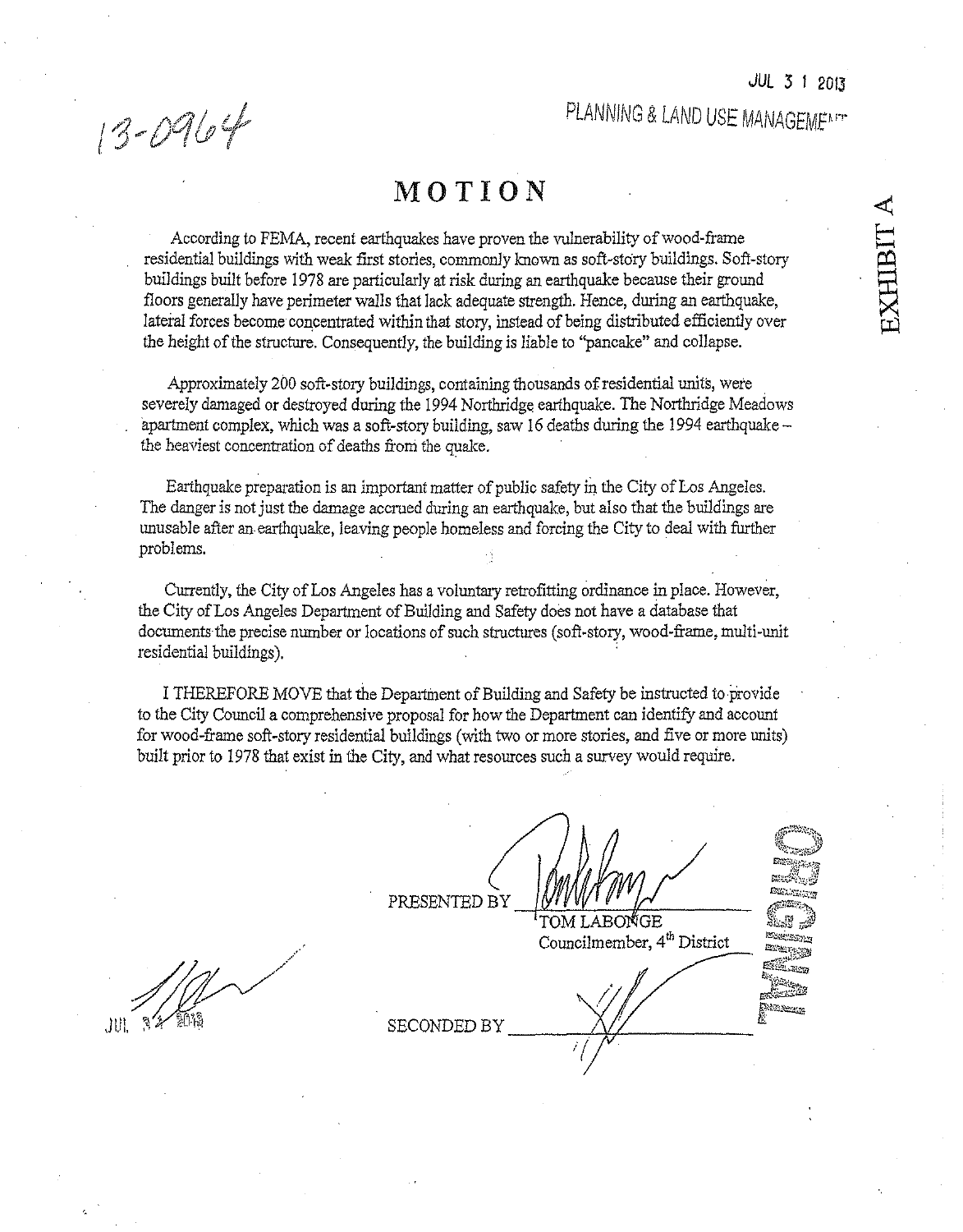| APN        | Council District      | <b>Unit Count</b> | LUPAMS Year Built | Address                     | City/Neighborhood | $\frac{\rho}{\sqrt{2}}$ |
|------------|-----------------------|-------------------|-------------------|-----------------------------|-------------------|-------------------------|
| 2120002030 | $\mathbf{r}$          | 6                 |                   | 17725 W SATICOY ST          | Los Angeles       | 91335                   |
| 2163001006 | നി                    | $\mathfrak{a}$    | $\circ$           | 19327 W VENTURA BLVD        | TARZANA           | 91356                   |
| 2327004029 | $\sim$                | $\mathbf{r}$      | $\circ$           | 13219 W BARBARA ANN ST      | Los Angeles       | 91605                   |
| 2327004032 | $\sim$                | 26                | $\circ$           | 13218 W BARBARA ANN ST      | NORTH HOLLYWOOD   | 91605                   |
| 2328005006 | $\sim$                | თ                 | 0                 | 7228 N ALLOTT AVE           | VAN NUYS          | 91405                   |
| 2328006026 | NI                    | $\mathbb{Z}$      | $\circ$           | 7236 N WOODMAN AVE          | VAN NUYS          | 91405                   |
| 2328006027 | $\sim$                | Φ                 | $\circ$           | 13602 W WYANDOTTE ST        | VAN NUYS          | 91405                   |
| 2328006028 | $\sim$                | 6                 | 0                 | 13606 WYANDOTTE ST          | VAN NUYS          | 91405                   |
| 2328010001 | $\sim$                | 23                | $\circ$           | 6958 N WOODMAN AVE          | VAN NUYS          | 91405                   |
| 2328012041 | $\sim$                | $\Xi$             | 0                 | 13645 W HARTLAND ST         | VAN NUYS          | 91405                   |
| 2328013040 | $\sim$                | $\Xi$             | $\circ$           | 13545 W VANOWEN ST          | <b>VAN NUYS</b>   | 91405                   |
| 2328013051 | $\sim$                | G                 | $\circ$           | 13627 W VANOWEN ST          | VAN NUYS          | 91405                   |
| 2328013053 | $\sim$                | $\vec{a}$         | $\circ$           | 13611 W VANOWEN ST          | <b>VAN NUYS</b>   | 91405                   |
| 2328014044 | $\sim$                | $\overline{12}$   | $\circ$           | 13463 W VANOWEN ST          | VAN NUYS          | 91405                   |
| 2328022044 | $\mathbf{\mathsf{N}}$ | ٩                 | 0                 | <b>6865 N FULTON AVE</b>    | Los Angeles       | 91605                   |
| 2328031010 | NI                    | $\frac{9}{1}$     | $\circ$           | I3423 W VANOWEN ST          | VAN NUYS          | 91405                   |
| 2328035004 | $\sim$                | 33                | 0                 | 7416 N WODMAN AVE           | <b>VAN NUYS</b>   | 91405                   |
| 2332001012 | $\sim$                | ပ                 | $\circ$           | 6322 N COLDWATER CANYON AVE | Los Angeles       | 91606                   |
| 2332001015 | $\sim$                | Ф                 | 0                 | 6308 N COLDWATER CANYON AVE | NORTH HOLLYWOOD   | 91606                   |
| 2333001023 | $\sim$                | LO.               | っ                 | 6707 N WILKINSON AVE        | NORTH HOLLYWOOD   | 91606                   |
| 2333001024 | $\sim$                | LO.               | O                 | 6701 N WILKINSON AVE        | NORTH HOLLYWOOD   | 91606                   |
| 2333001025 | $\mathbf{\sim}$       | σ                 | $\circ$           | 6700 N WHITSETT AVE         | NORTH HOLLYWOOD   | 91606                   |
| 2333001026 | $\sim$                | LN.               | 0                 | 6708 N WHITSETT AVE         | NORTH HOLLYWOOD   | 91606                   |
| 2333001027 | $\sim$                | LO.               | 0                 | 6716 N WHITSETT AVE         | NORTH HOLLYWOOD   | 91606                   |
| 2333002023 | $\sim$                | m                 | 0                 | 12420 W ARCHWOOD ST         | NORTH HOLLYWOOD   | 91606                   |
| 1333002026 | $\sim$                | w                 | 0                 | 6658 N WILKINSON AVE        | Los Angeles       | 91606                   |
| 2333002029 | $\sim$                | S                 | 0                 | 6642 N WILKINSON AVE        | NORTH HOLLYWOOD   | 91606                   |
| 2333002030 | N                     | ທ                 | O                 | 6636 N WILKINSON AVE        | NORTH HOLLYWOOD   | 91606                   |
| 2333002032 | $\sim$                | un.               | ⇨                 | 6643 N RHODES AVE           | NORTH HOLLYWOOD   | 91606                   |
| 2333002034 | $\sim$                | ທ                 | 0                 | 6655 N RHODES AVE           | NORTH HOLLYWOOD   | 91606                   |
| 2333002035 |                       | LO.               | 0                 | 6661 N RHODES AVE           | NORTH HOLLYWOOD   | 91606                   |

LAHD DATA-Sample PAGE

# **EXHIBIT B**